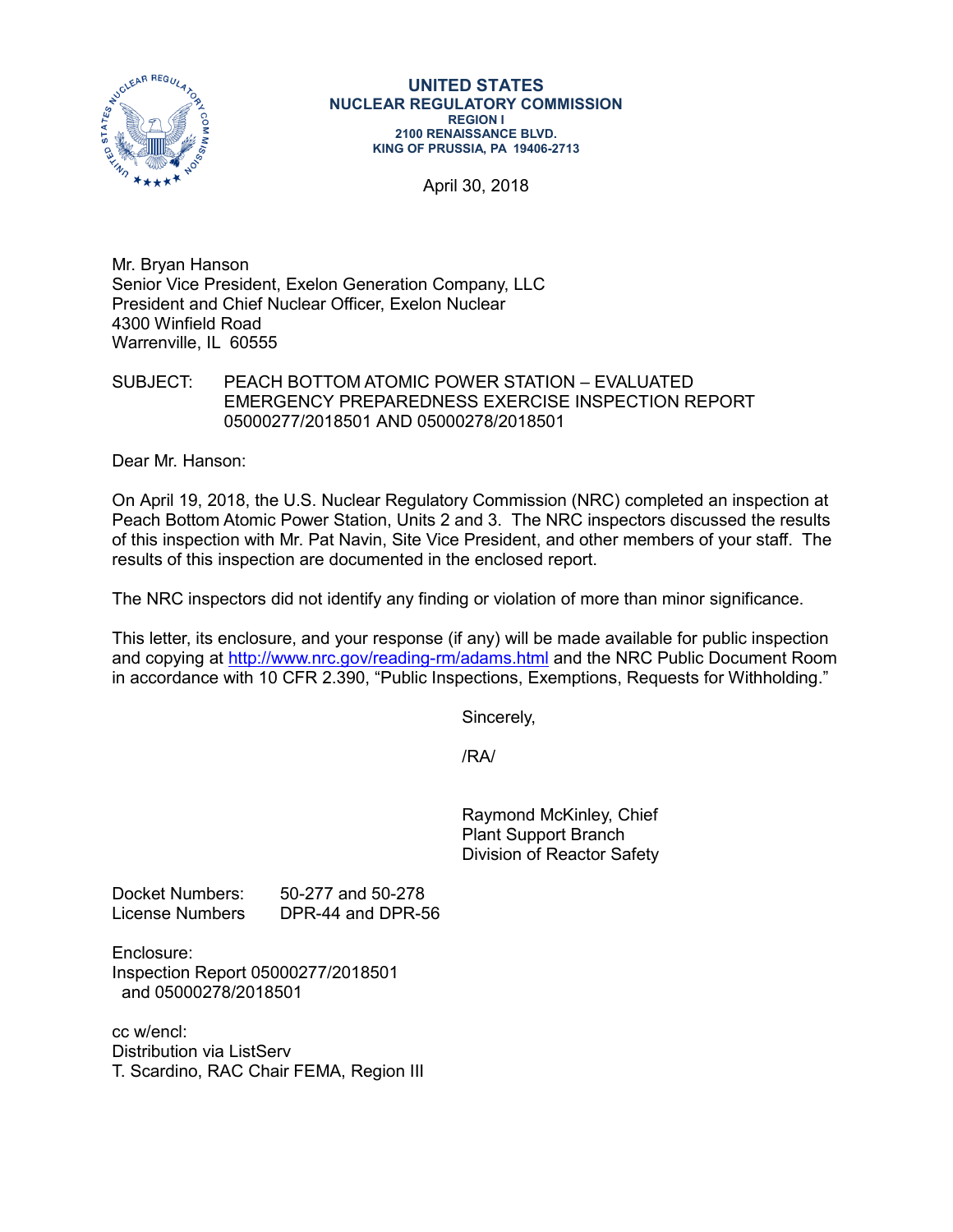### SUBJECT: PEACH BOTTOM ATOMIC POWER STATION – EVALUATED EMERGENCY PREPAREDNESS EXERCISE INSPECTION REPORT 05000277/2018501 AND 05000278/2018501 DATED APRIL 30, 2018

DISTRIBUTION: (e-mail) DLew, RA DCollins, DRA MGray, DRP DPelton, DRP MFerdas, DRP JYerokun, DRS BWelling, DRS JKrafty, BC SBarber, DRP ATurilin, DRP JHeinly, DRP, SRI

BSmith, DRP, RI JAmbrosini, DRS RMcKinley, DRS SSchmitt, DRP, AA JBowen, RI, OEDO RidsNrrPMPeachBottom Resource RidsNrrDorlLpl1 Resource [ROPreports Reso](mailto:ROPreportsResource@nrc.gov)urce

DOCUMENT NAME: G:\DRS\Plant Support Branch 1\EP INSPECTIONS\BASELINE\2018\PB EP EX 18\2018<br>PB EP Exercise Report.docx 4DAMS ACCESSION NUMBER: ML18122A007 ADAMS ACCESSION NUMBER: ML18122A007

| <b>Ø SUNSI Review</b> |                   | ☑<br>Non-Sensitive<br>Sensitive | ☑ | <b>Publicly Available</b><br>Non-Publicly Available |  |
|-----------------------|-------------------|---------------------------------|---|-----------------------------------------------------|--|
| <b>OFFICE</b>         | RI/DRS            | RI/DRS                          |   |                                                     |  |
| <b>NAME</b>           | <b>JAmbrosini</b> | RMcKinley                       |   |                                                     |  |
| <b>DATE</b>           | 04/24/18          | 04/30/18                        |   |                                                     |  |

**OFFICIAL RECORD COPY**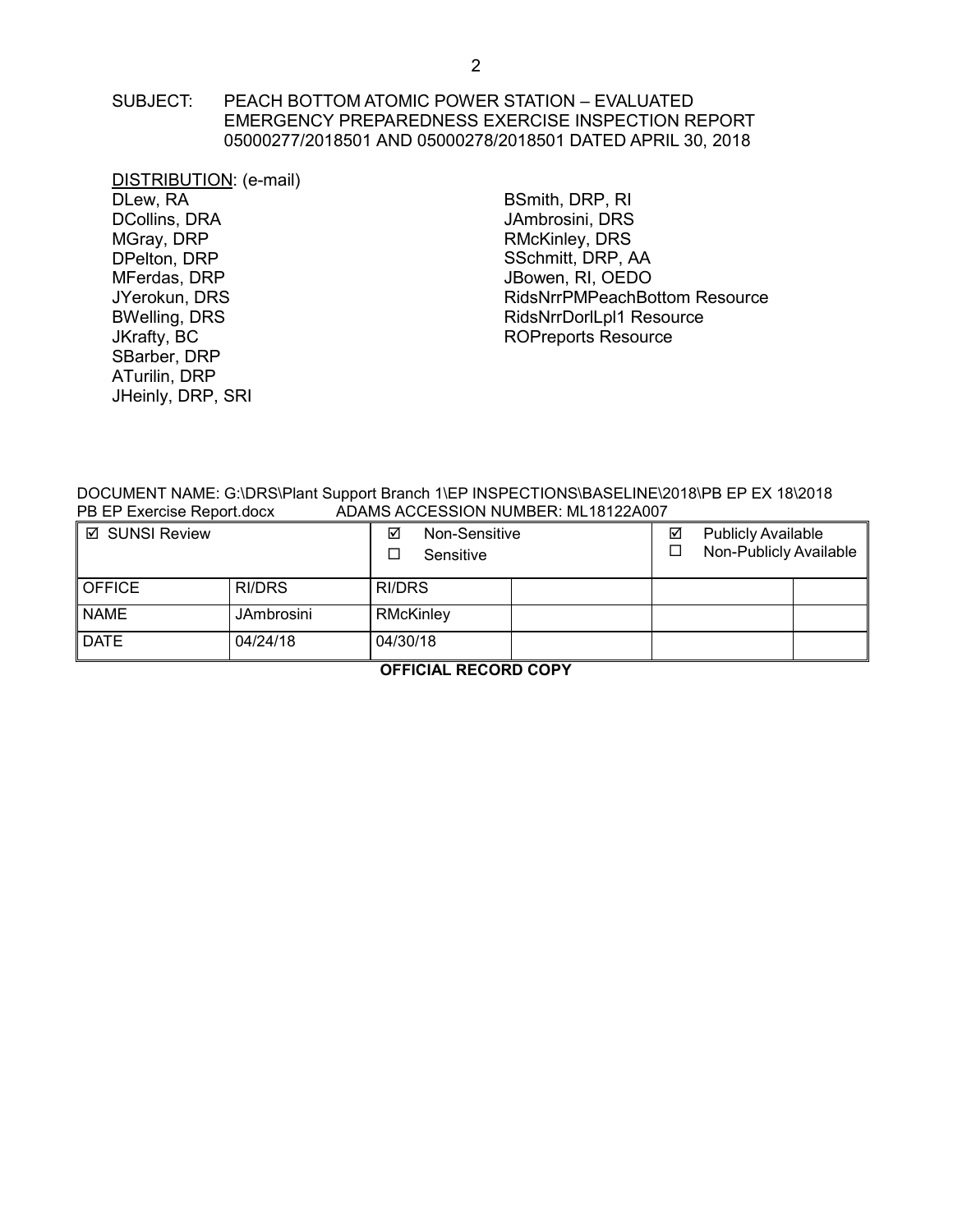# **U.S. NUCLEAR REGULATORY COMMISSION Inspection Report**

| Docket Numbers:                        | 50-277 and 50-278                                                                                                                                                                                                                                                            |  |
|----------------------------------------|------------------------------------------------------------------------------------------------------------------------------------------------------------------------------------------------------------------------------------------------------------------------------|--|
| License Numbers:                       | DPR-44 and DPR-56                                                                                                                                                                                                                                                            |  |
| Report Number:                         | 05000277/2018501 and 05000278/2018501                                                                                                                                                                                                                                        |  |
| Enterprise Identifier: I-2018-501-0015 |                                                                                                                                                                                                                                                                              |  |
| Licensee:                              | <b>Exelon Generation Company, LLC</b>                                                                                                                                                                                                                                        |  |
| Facility:                              | Peach Bottom Atomic Power Station, Units 2 and 3                                                                                                                                                                                                                             |  |
| Location:                              | Delta, Pennsylvania                                                                                                                                                                                                                                                          |  |
| <b>Inspection Dates:</b>               | April 16 - 19, 2018                                                                                                                                                                                                                                                          |  |
| Inspectors:                            | J. Ambrosini, Senior Emergency Preparedness Inspector,<br>Division of Reactor Safety (DRS)<br>E. Burket, Reactor Inspector, DRS<br>J. DeBoer, Emergency Preparedness Inspector, DRS<br>J. Schoppy, Senior Reactor Inspector, DRS<br>D. Silk, Senior Operations Engineer, DRS |  |
| Approved By:                           | Raymond R. McKinley, Branch Chief<br><b>Plant Support Branch</b><br>Division of Reactor Safety                                                                                                                                                                               |  |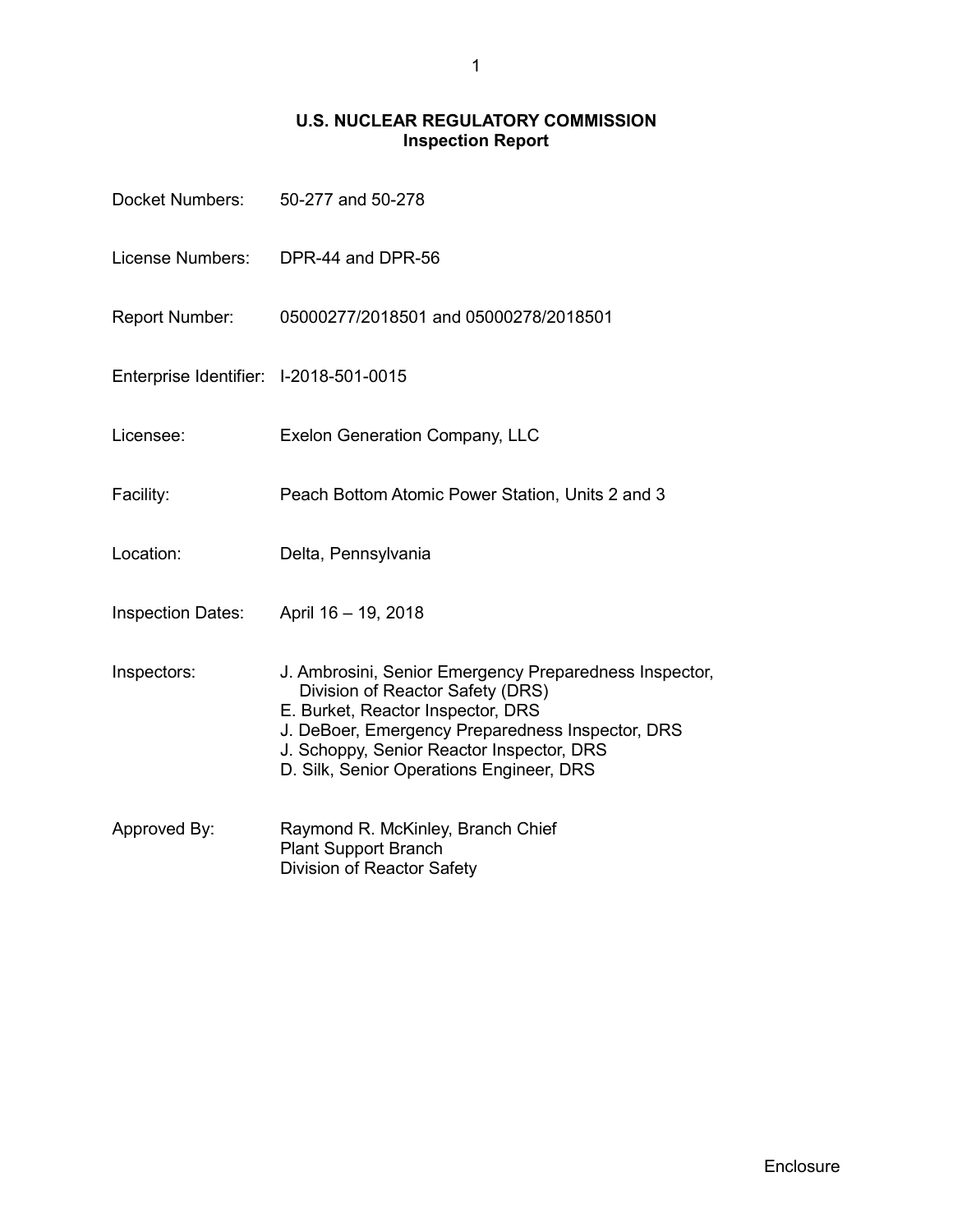### **SUMMARY**

The U.S. Nuclear Regulatory Commission (NRC) continued monitoring Exelon's performance at Peach Bottom Atomic Power Station, Units 2 and 3 by conducting an evaluated emergency preparedness exercise inspection in accordance with the Reactor Oversight Process. The Reactor Oversight Process is the NRC's program for overseeing the safe operation of commercial nuclear power reactors. Refer to <https://www.nrc.gov/reactors/operating/oversight.html> for more information.

No findings or more-than-minor violations were identified.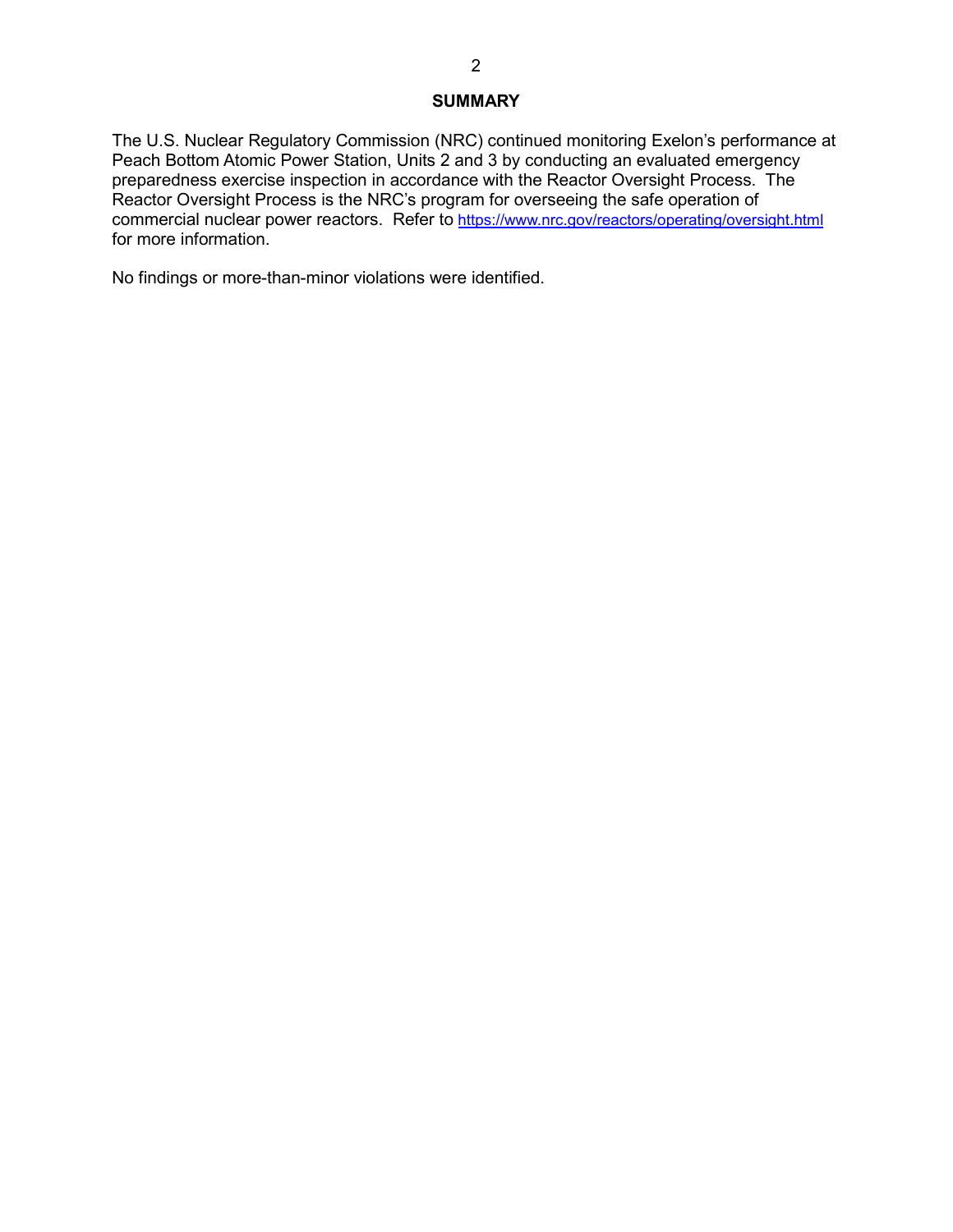## **INSPECTION SCOPE**

The inspectors conducted the inspection using the appropriate portions of the inspection procedure in effect at the beginning of the inspection unless otherwise noted. Currently approved inspection procedures with their attached revision histories are located on the public website at [http://www.nrc.gov/reading-rm/doc-collections/insp-manual/inspection-procedure/index.html.](http://www.nrc.gov/reading-rm/doc-collections/insp-manual/inspection-procedure/index.html) The inspectors reviewed selected procedures and records, observed activities, and interviewed personnel to assess licensee performance and compliance with Commission rules and regulations, license conditions, site procedures, and standards. The inspectors determined the following samples were complete when the inspection procedure requirements were met consistent with Inspection Manual Chapter 2515, "Light-Water Reactor Inspection Program - Operations Phase."

### **REACTOR SAFETY**

#### 71114.01 - Exercise Evaluation (1 sample)

The inspectors evaluated the adequacy of Exelon's conduct of the exercise and its capability to assess staff performance via a formal critique process, as required by Title 10 of the *Code of Federal Regulations* (10 CFR) 50.47(b)(14).

#### 71114.08 - Exercise Evaluation – Scenario Review (1 sample)

The inspectors reviewed and evaluated the proposed scenario for biennial emergency plan exercise on March 16.

#### 71151 - Performance Indicator Verification (3 samples)

The inspectors verified licensee performance indicators submittals listed below for the period from January 2017 through December 2017.

- (1) Drill and Exercise Performance
- (2) Emergency Response Organization Drill Participation
- (3) Alert and Notification System

### **EXIT MEETINGS AND DEBRIEFS**

On April 19, the inspectors presented the inspection results to Mr. Pat Navin, Site Vice President, and other members of the Exelon staff. The inspectors verified no proprietary information was retained or documented in this report.